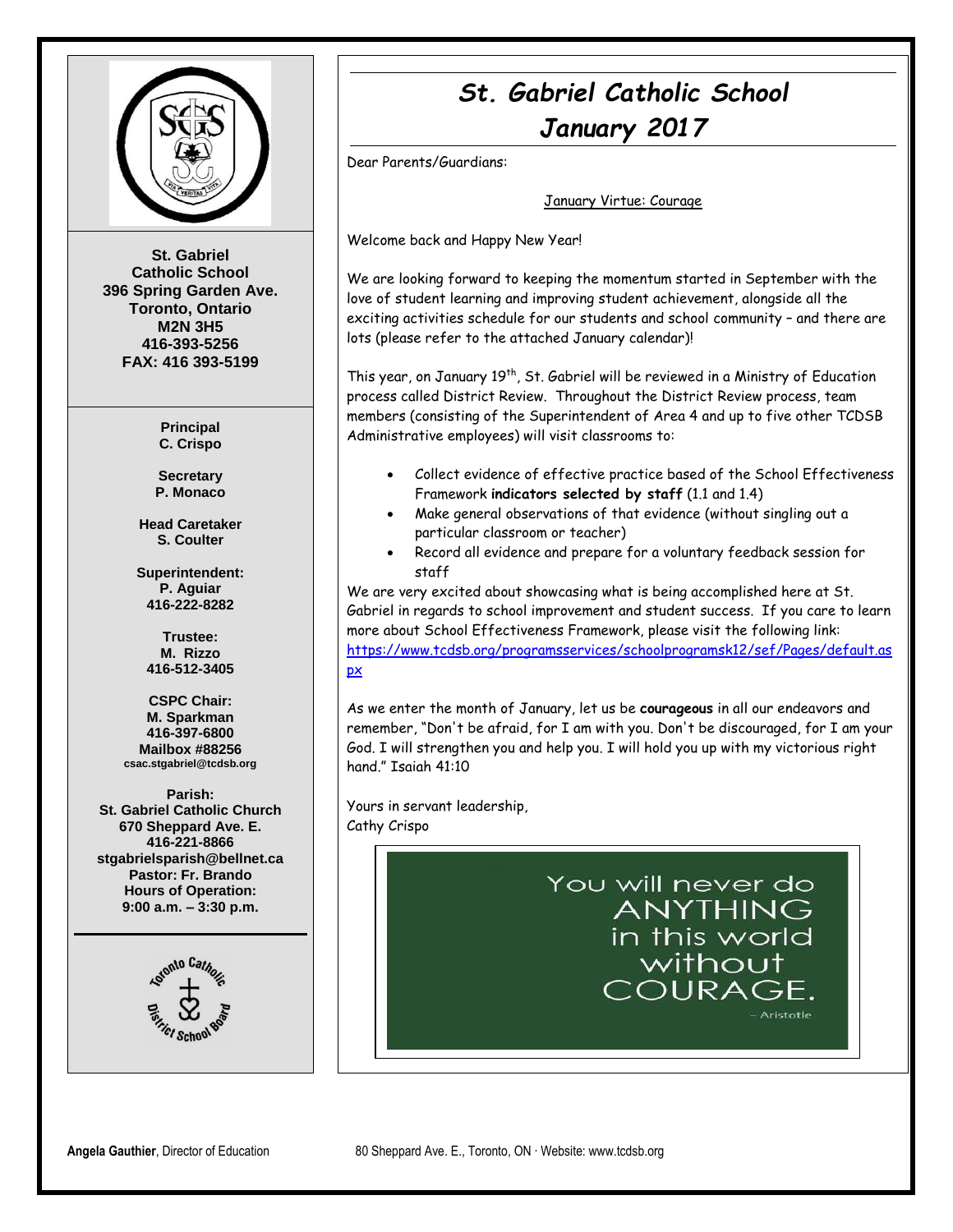# **SAFE SCHOOL ARRIVAL PROGRAM**

Please leave a message by calling the school at **416-393-5256** when your child will be absent or late. Please make sure that all students who arrive late check in at the front office.

# **ST. GABRIEL'S ME TO WE**

It is with great thanks that the Me to We Committee announces that our goals for the St. Vincent de Paul collection have not only been met, but exceeded.

We needed to collect 29 toothbrushes, tubes of toothpaste, shampoo and conditioner, dish soap and laundry detergent.

We collected 101 toothbrushes, 74 tubes of toothpaste, 29 bottles of dish soap, 41 bottles of shampoo and conditioner, 15 bottles of laundry detergent and

23 extra items.

We thank all the families that donated.

# **ST. MICHAEL'S CHOIR SCHOOL SCOUTING**

Greetings from St. Michael's Choir School. As you may know, St Michael's Choir School has, for 78 years, provided St. Michael's Cathedral and the Archdiocese of Toronto with sacred music of the highest caliber, sung by boys from Grades 3- 12. As part of our work to continue this proud tradition, a scout will soon visit your child's school to listen to boys in Grades 2 and 3 sing. Should our scout hear a promising voice, he or she will give that child a letter to bring home with information about the Choir School, and an invitation to join us for one of our audition days, which take place in January, February and March every year. At St. Michael's Choir School, we believe that "he who sings prays twice", and we are grateful for the opportunity to visit your school in search of boys with a love of music who are interested in becoming part of this tradition of service and song. Yours sincerely,

Barry White Principal St Michael's Choir School

## **MONTHLY VIRTUES**

September – Hospitality October – Gratitude November – Peace December – Charity

# **January – Courage**

February – Love March – Forgiveness April – Justice May – Compassion June – Faithfulness

The following students were recognized for their demonstration of **charity in the month of DECEMBER**  … "Give to him who asks of you, and do not turn away from him who wants to borrow from you." Matthew 5:42

- **Leemin Chung**
- **Domenico Perruzza**
- **Andrei Ganon**
- **Ian Saldivar-Brittain**
- **Jaiden Nichols**
- **William Cha**
- **Jahsiah Annikie**
- **Therese Celis**
- **Nick Mejia**
- **Adam Medwecky**
- **Kristhine Guzman**
- **Roun Lee**
- **Reichman DeMorgan**

### **STUDENT NUTRITION PROGRM**

St. Gabriel's student nutrition program would like to thank the following retailers for their \$25.00 gift card donation:

Metro @ Bayview and York Mills Metro @ Yonge and Church

Food Basic @ Yonge and Cummer

Also, a special thank you to TECT (Toronto Elementary Catholic Teachers) for their generous donation of \$200.00.

The Nutrition Program will start up again on **Thursday, January 12th** - it runs four days a week (every day except Wednesday). The student nutrition program is always looking for volunteers and/or suggestions on ways to improve.